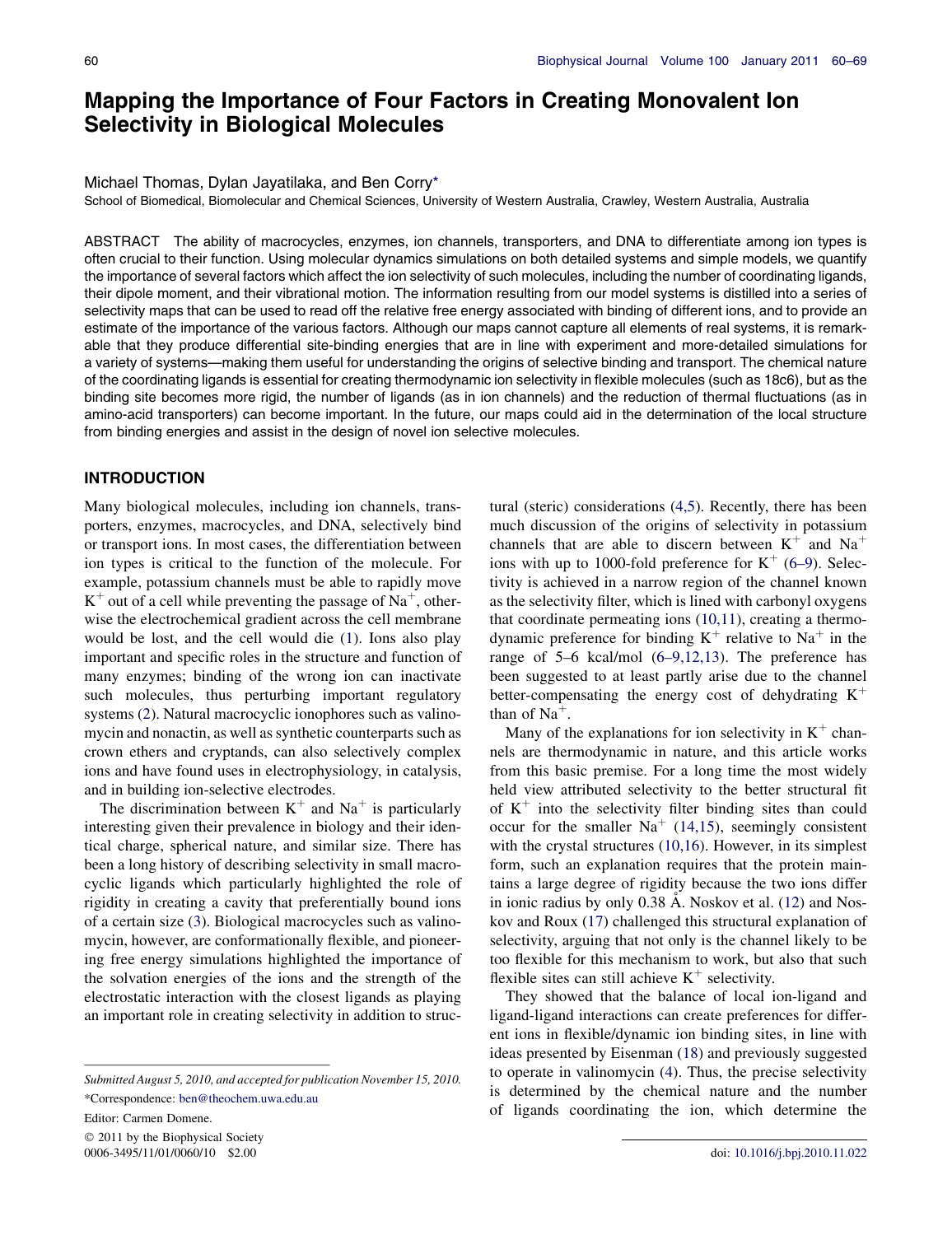magnitude of the ion-ligand and ligand-ligand interactions. Considerable subsequent analysis has attempted to assess the relative importance of the ligand type and ligand number in potassium channels. Although all investigators acknowledge that both can be important, some emphasize the role of restriction of coordination numbers [\(13,19–21\)](#page-9-0), others reemphasize the chemical nature of the ligands ([22,23](#page-9-0)), and others maintain a more agnostic view ([24–26\)](#page-9-0). Kinetic factors have also been suggested to be important in preventing intracellular  $Na<sup>+</sup>$  from permeating the pore [\(27\)](#page-9-0).

All the factors discussed for  $K^+$  ion channels are likely to be important to a greater or lesser extent for ion selectivity in a large range of biological ion binding sites. It is our aim to investigate the conditions in which each factor becomes important in creating ion selectivity in a number of specific biological molecules. Although there is an infinite range of factors over which to explore selectivity, here we systematically explore only four factors:

- 1. The magnitude of the dipole moment of the coordinating ligands.
- 2. Restrictions on the number of coordinating ligands, and the somewhat related concepts of:
- 3. Cavity size of the coordination site and
- 4. The thermal fluctuations in the positions of the ligands.

Factors 2–4 are imposed by the protein scaffold and share some characteristics with a weak interpretation of the early structural fit hypothesis, whereas factor 1 is an intrinsic property of the coordinating ligands.

Admittedly, the factors chosen for investigation in this article are arbitrary. For example, one could choose instead to examine the ion-ligand and ligand-ligand energy contributions. We chose the above set of factors because we believe they afford the most explanatory power, since they can used to directly analyze binding-site structures found in the Protein DataBank. Furthermore, as defined below, the energetic contributions arising from these factors can be defined in such a way that they additively combine to the total selectivity of the site.

Model systems have been used to isolate each of the factors above to investigate the conditions under which each dominates the contribution to ion selectivity. The models range from an ion in a liquid of ligands of variable dipole moment, to an ion surrounded by a fixed number of ligands constrained within a sphere and, finally, to an ion surrounded by ligands tethered with variable force constants to the vertices of classic coordination polyhedra at a fixed distance from the central ion. The resulting information yields insight into the interplay of the various factors in achieving selectivity in a range of biological molecules. The understanding gleaned from these models is tested against additional detailed atomistic molecular dynamics simulations on the full biological molecules in question and with experimental data.

The use of model systems to study selectivity in ion channels was pioneered by Noskov et al. [\(12](#page-9-0)). In this article, we hope to extend this work and show how the binding energy explicitly depends simultaneously on all the factors described. Bostick et al. ([21\)](#page-9-0) have also used simplified models and molecular dynamics simulations to investigate ion selectivity. Binning techniques with an ion solvated in a liquid were used to derive how the free energy of binding depends on the average ion-ligand separation and the average coordination number. In this article, we explore more parameters, in particular the dipole moment of the ligand and the dynamic flexibility of the coordinating atoms. Like Noskov et al. [\(12](#page-9-0)) and Bostick et al. [\(21](#page-9-0)), we produce selectivity maps, but in our case, these are obtained by using constrained (biased) sampling of the configuration space. We have previously used simplified molecular dynamics (MD) models and quantum mechanical (QM) models to examine selectivity in KcsA ([13\)](#page-9-0). Varma and Rempe [\(19](#page-9-0)) and Dudev and Lim ([25\)](#page-9-0) examine a larger range of parameters within a QM framework highlighting similar trends to those seen in MD, but such QM approaches cannot easily cover the same range of parameters as the MD simulations carried out here.

The question arises: Are the simplified models used in this article capable of producing quantitative or even semiquantitative ion binding energies? First, this depends on whether the free energy of binding is dominated by local contributions. Second, it depends on whether we can calculate accurate energies for the locally interacting atoms; in general, this is a question of the accuracy of the force field or other methods used. The veracity of the first assumption can be tested by comparison with large-scale atomistic calculations. The second can be tested against more accurate calculations and/or experimental data.

Nonlocal effects such as strain energy with atoms not directly coordinated to the ion and cases where different ion types have a different number of coordinating ligands when in the same site could be important and therefore would cause simplified models like ours to break down. A number of these effects have been examined in detail and are briefly presented here and at length in the [Supporting](#page-8-0) [Material](#page-8-0). Provided one keeps in mind these limitations, the selectivity maps that we produce from our models could be of great value for interpreting and understanding ion selective binding.

# METHODS

### Model systems

Four local factors affecting ion selectivity (dipole moment of the ligand, number of ligands, cavity size, and thermal fluctuations) were investigated using free energy perturbation molecular dynamics (FEP MD) simulations. Ion exchange reactions were used to compare selectivity between ions. [Fig. 1](#page-2-0) is an overview of the three families of model systems, successively more elaborate and nuanced, used to model a generalized ion binding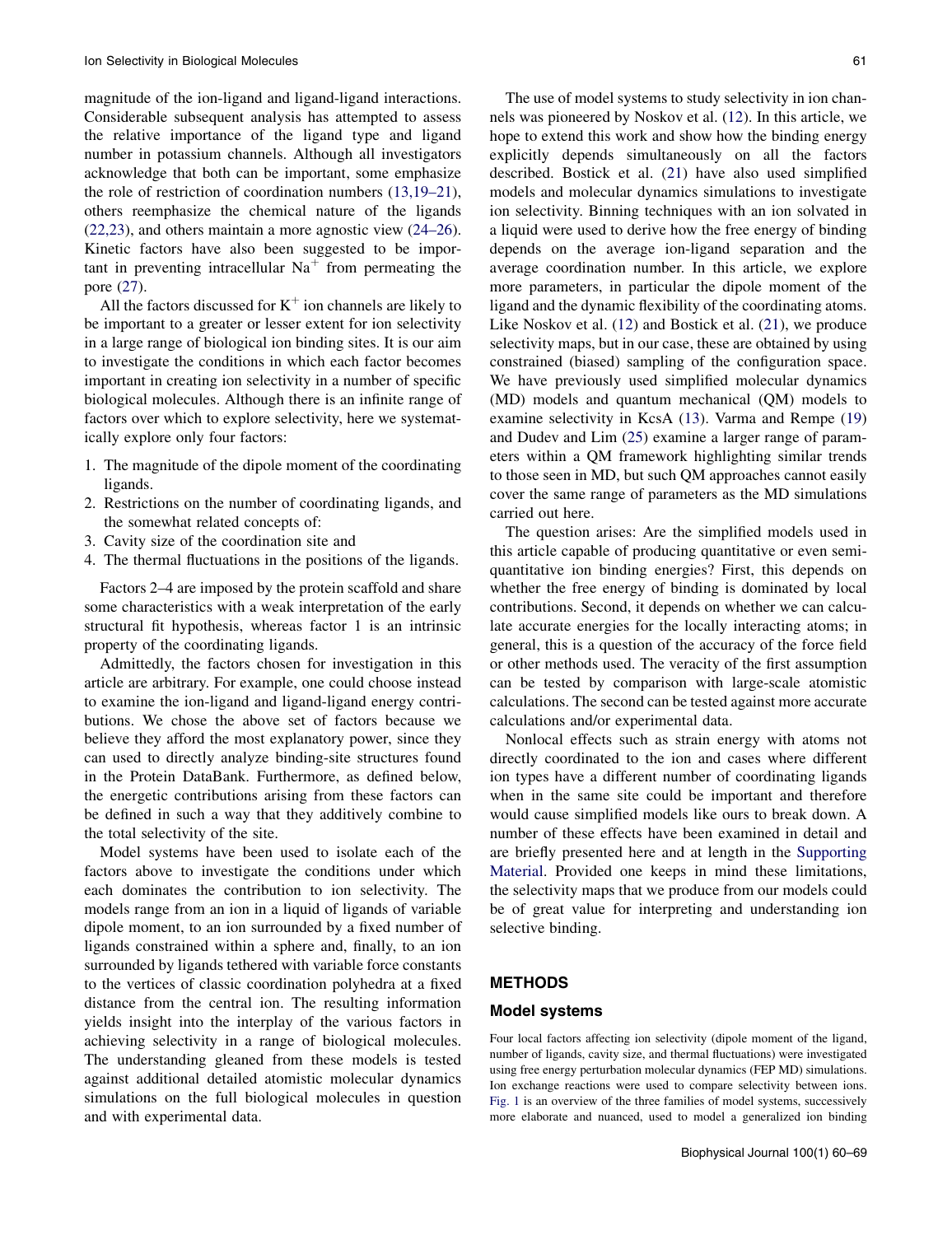<span id="page-2-0"></span>

FIGURE 1 Families of model systems used in this study. The first family is used to examine the influence of the ligand dipole moment (characterized by the charge on the ligands  $q$ ) on ion selectivity whereas families 2 and 3 introduce the effect of the ion coordination number  $(n)$  and harmonic restrictions on the ligand position and thermal motion (characterized by  $r_{K^+}$ ,  $r_{Na^+}$  and k), respectively. Ideally, a consistent nonoverlapping set of systems would be employed (*left*). However, due to limitations in computational power, the simplified systems on the right were used. (Squares represent periodic boxes of model ligands, large circles represent spherical finite droplets of model ligands, and small circles represent constraints on the number of ligands that can coordinate the ion.)

site. The most complex model considers an FEP between two ions, where each of the dipole moments (characterized by  $q$ ), the number of ligands (n), the distance of the ligands from each ion ( $r_{K^+}$  and  $r_{Na^+}$ ), and the thermal fluctuation of the ligands (characterized by  $k$ ) are systematically varied. By building up from a simple system, each of these factors can be investigated in turn. Once we have chosen to examine particular factors, the only obvious way in which to explore them is to build them up in the sequence shown in the Fig. 1 and described below.

In the first family of model systems, Fig. 1, family 1, we looked at the influence of ligand dipole moment in isolation by considering the exchange of an ion  $M^+$  (where  $M = Li$ , Na, Rb, and Cs) with  $K^+$  between water and a second solvent,  $Sol(q)$ , with controllable dipole moment (controlled by the partial charge  $q$ ):

$$
M^+/H_2O + K^+/Sol(q) \xrightarrow{\Delta G_q} K^+/H_2O + M^+/Sol(q).
$$
\n(1)

The change in free energy  $\Delta G$  indicates the partitioning of the two ions ( $M^+$  and  $K^+$ ) between the solvents. The  $\Delta G$  value for the exchange reaction is calculated as the combination of two individual FEP simulations ([28\)](#page-9-0) (one for each solvent) in which an ion of one type is slowly morphed into another over a number of steps. Bulk water was represented by a 30  $\times$  30  $\AA$  TIP3P periodic water box with a counterion while the second solvent was a  $30 \times 30 \times 30$  Å box of abstract ligands based on the structure of formaldehyde molecules. The model ligands are not intended to represent formaldehyde itself, but rather an abstract, simple dipole that we can manipulate as a crude representation of a range of ligands of different chemical composition. The dipole moment of the abstract ligands was set by altering the partial charge on the carbon and oxygen atoms (C = q, O = -q, H<sub>1</sub> = 0, H<sub>2</sub> = 0). The model ligand box simulation was equilibrated with partial charge 0.51 under an NPT ensemble before subsequent FEP simulations were conducted under an NVT ensemble, such that the ligand density was the same for all values of the partial charge.

In the second family of binding-site models, Fig. 1, family 2, restrictions on the coordination number of the ion were imposed to add to the effect of the ligand dipole moment. This was done by forcing  $n$  ligand oxygen atoms into the first solvation shell of the ions, yielding another ion exchange reaction:

$$
M^{+}/H_{2}O + K^{+}/model(n,q) \xrightarrow{\Delta G_{nq}} K^{+}/H_{2}O
$$
  
+ M^{+}/model(n,q). (2)

For this purpose, the oxygen atoms were held with a flat-bottom, steep harmonic potential within a 3.5 Å sphere (4.0 Å for  $Cs^+$ ) representing position of the first minimum in the radial distribution function of  $K^+$ in water. Three varieties of this second family of model sites were considered as shown in Fig. 1; all comprised of the  $n$  ligands forming the binding site which were surrounded by  $(a)$  periodic box of model ligand molecules, (b) finite spherical droplets of model ligand molecules, and  $(c)$  a vacuum. The significance of these different models is discussed below.

Whether a  $K^+$  ion is thermodynamically likely to leave the bulk water to enter a binding site was determined from the FEP-MD of another ion exchange reaction:

$$
K^+/H_2O + model(n,q) \xrightarrow{\Delta G_{entry}} H_2O + K^+/model(n,q).
$$
\n(3)

The free energy was calculated by conducting two FEP calculations: the first where K<sup>+</sup> disappears in a 30  $\times$  30  $\times$  30 Å TIP3P periodic water box, and the second where  $K^+$  appears in a model ligand system. The electrostatics in these simulations was conducted using a cutoff of  $12 \text{ Å}$ , so that problems associated with using a lattice sum method could be avoided [\(29](#page-9-0)). Two additional sources of error could potentially arise due to the use of the double-annihilation method ([30\)](#page-9-0) and the sensitivity of the system to the boundary conditions and the treatment of electrostatics ([29\)](#page-9-0). Correction terms were calculated for each of these factors (see the [Support](#page-8-0)[ing Material](#page-8-0)).  $\Delta G_{entry}$  for the other ion types is determined by combining Eqs. 2 and 3.

In a final family of binding sites, Fig. 1, family 3, the influence of cavity size and thermal fluctuations was investigated on top of the ligand dipole and coordination number. In these the  $n$  ligands coordinating the ion were placed at the vertices of optimal coordination polyhedra (trigonal bipyramidal for  $n = 5$ , octahedral for  $n = 6$ , and cubic for  $n = 8$ ). The size of the binding cavity was controlled by placing a harmonic restraint with force constant k on the oxygen atoms at a distance  $r_{K^+}$  and  $r_{Na^+}$  from K<sup>+</sup> and  $Na<sup>+</sup>$ , respectively, and the thermal fluctuations of the coordinating ligands (measured by the root-mean-square deviation (RMSD) of the oxygen atoms relative to a fixed ion) controlled by the magnitude of  $k$ . The oxygen atoms were additionally constrained to the same 3.5 Å sphere about the ion to maintain the desired coordination number, avoiding entropic divergences that could arise in an unconstrained system. To determine the effects of restricting ligand thermal fluctuations on selectivity, two separate sets of FEP were required. This is to account for the changing ion-ligand distance when different ions occupy the binding site:

$$
K^{+}/model(r_{K^{+}}, k \neq 0) \xrightarrow{\Delta G_{kr_{K^{+}}}} K^{+}/model(r_{K^{+}}, k = 0),
$$
\n(4)

$$
\mathrm{Na^+}/\mathrm{model}(r_{\mathrm{Na^+}}, k \neq 0) \xrightarrow{\Delta G_{k_{\mathrm{Na^+}}}} \mathrm{Na^+}/\mathrm{model}(r_{\mathrm{Na^+}}, k = 0).
$$
\n(5)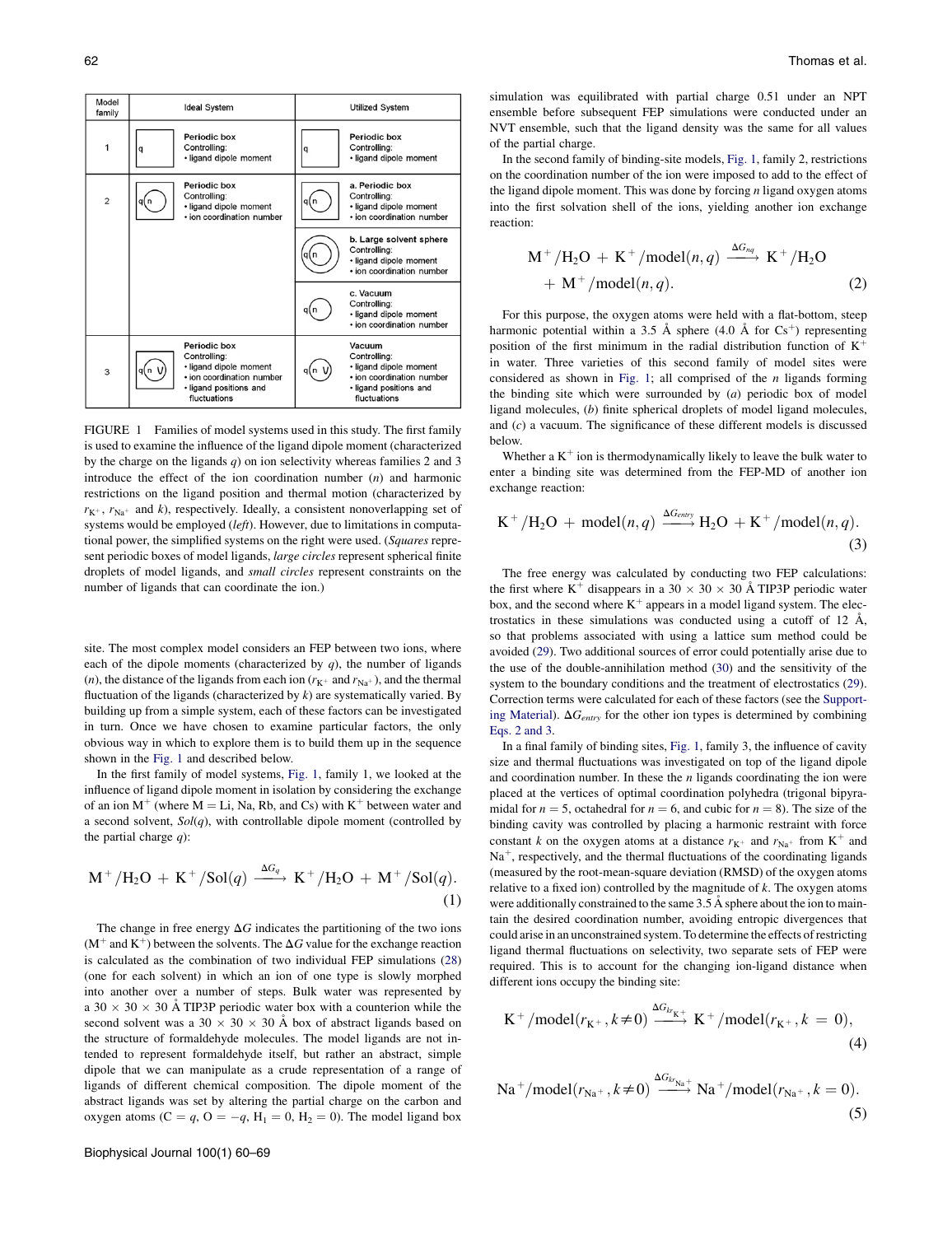There is now a complete description of the ion exchange reaction between  $K^+$  and  $Na^+$  in a hypothetical binding site incorporating each of the local factors:

$$
Na^{+}/H_{2}O + K^{+}/model(n, q, r_{K^{+}}, k) \xrightarrow{\Delta G_{nqlr_{K^{+}}, r_{Na^{+}}}} (6)
$$
  

$$
K^{+}/H_{2}O + Na^{+}/model(n, q, r_{Na^{+}}, k).
$$

The change in free energy from the exchange reaction of  $K^+$  and  $Na^+$ between water and the binding site that includes all our factors of interest is then (as dictated by equations  $(2) + (4) - (5)$ ):

$$
\Delta G_{nqkr_{K}+r_{Na^+}} = \Delta G_{nq} + \Delta G_{kr_{K^+}} - \Delta G_{kr_{Na^+}}.\tag{7}
$$

Unless otherwise stated, simulations are run using NAMD2 [\(31](#page-9-0)) with the CHARMM27 force field ([32\)](#page-9-0) at 310 K with 1 fs timesteps. More detailed simulation setups are provided in the [Supporting Material](#page-8-0).

#### Energy contributions

To determine the contribution to selectivity from the various factors, we combined the results of the ion exchange reactions described above. The free energy contribution from ligand dipole alone is derived from the first family of model systems as  $\Delta G_q$  (Eq. 1). In the idealized case, depicted on the left side of [Fig. 1,](#page-2-0) the only difference between the first and second families of model system is the constraint on the ligand number, and thus, the free energy contribution from coordination number restriction,  $\Delta G_n$ , can be determined from Eqs. 1 and 2:

$$
\Delta G_n = \Delta G_{nq} - \Delta G_q. \tag{8}
$$

The only difference between the second and third families of model system is the inclusion of a harmonic restraint placed on the oxygen atoms of the coordinating ligands and by placing these atoms at  $r$  to control cavity size and thermal fluctuations. Thus, the free energy contribution is calculated from Eqs. 4 and 5 as

$$
\Delta G_{kr_{K}+r_{Na^+}} = \Delta G_{kr_{K^+}} - \Delta G_{kr_{Na^+}}.\tag{9}
$$

Defined in this way, the components are strictly additive, i.e., the total free energy difference in model system 3 is the sum of these three free energy contributions.

Unfortunately, using the idealized model systems described above is computationally expensive. As each contribution is added, the number of parameters used to describe the model system increases, and thus the number of simulations needed to survey the parameter space increases significantly. To this end, some approximations were used in our systems to decrease the time needed to conduct the FEP, as depicted on the right side of [Fig. 1.](#page-2-0) The ideal model system 2 (using a periodic box of model ligands) was used for one set of parameters only, namely  $(n, q)$  = (8, 0.5). To reduce the size of the medium surrounding the binding site, subsequent simulations were conducted by keeping only the model ligand molecules within in a  $10.5$  Å radius sphere around the ion and simulating the system in a spherical constraint rather than with periodic boundaries (model 2b).

To reduce the size of the system even further, a final family of models were used in which all model ligand molecules not directly coordinating the ion were removed. One could argue which model system best represents the environment of a protein binding site, and for this reason we include results of all model systems in [Table 2](#page-7-0) (seen later), or in the [Supporting](#page-8-0) [Material.](#page-8-0) For our energy components to remain strictly additive, a consistent family of model systems must be used. Because we have introduced approximations, our energy components should be seen as indicative rather than as strictly additive; however, as shown in the [Supporting Material,](#page-8-0) the difference in the relative contributions of each of the factors found using the ideal and approximate model systems is small.

The fractional contribution to ion selectivity is defined as

$$
\chi_q = \frac{\Delta G_q}{|\Delta G_q| + |\Delta G_n| + |\Delta G_{kr_{\kappa} + r_{\mathrm{Na}^+}}|},\qquad(10)
$$

$$
\chi_n = \frac{\Delta G_n}{|\Delta G_q| + |\Delta G_n| + |\Delta G_{kr_{\kappa} + r_{\mathrm{Na}^+}}|},\qquad(11)
$$

$$
\chi_r = \frac{\Delta G_{kr_{K} + r_{Na}+}}{|\Delta G_q| + |\Delta G_n| + |\Delta G_{kr_{K} + r_{Na}+}|},
$$
(12)

where  $\chi_q$ ,  $\chi_n$ , and  $\chi_r$  are portions from dipole moment, coordination number restriction, and cavity size/thermal fluctuations, respectively. To obtain these values,  $\Delta G_q$  and  $\Delta G_n$  were calculated using the 2B family of model systems from [Fig. 1.](#page-2-0) This was done so that the fractional contributions corresponding to these could be broken down in an additive fashion. The term  $\Delta G_{kr_{\kappa}+r_{\text{N}_0+}}$  was calculated using model 3.

#### Biological simulations

For comparison with the model systems, FEP simulations are also conducted on full biological systems (e.g., full protein, solvation box and lipid, and periodic boundaries under an NPT ensemble) for each molecule studied. Details of each simulation system are given in the [Supporting](#page-8-0) [Material](#page-8-0) . The RMSD information was calculated by Celik et al. ([33](#page-9-0)) during simulations investigating substrate binding in the leucine transporter.

# RESULTS AND DISCUSSION

# Influence of ligand dipole moment

The role played by the dipole moment of the coordinating ligands is elucidated by investigating the free energy changes involved in an ion-exchange reaction for the group I ions between water and a second solvent with a dipole moment controlled by adjusting the partial charge on each end of the dipole. For simplicity in our results, we refer to only the positive value of the partial charge on the ligands q. Because the parameters for  $Li^+$ ,  $Rb^+$ , and  $Cs^+$  are less well developed, results for these ions are included only to show qualitative trends.

As can be seen in [Fig. 2](#page-4-0), the smaller ions  $(L<sup>+</sup>$  and Na<sup>+</sup>) selectively partition into the solvents of greater dipole moment and the larger ions  $(Rb<sup>+</sup>$  and  $Cs<sup>+</sup>$ ) into that with smaller dipole moment. A binding site with highly charged ligands is therefore likely to be selective to smaller ions and vice versa, confirming that selectivity can, in principle, be generated by considering only the dipole moment of the ligands. This supports previous studies that suggest the presence of highly charged ligands could be responsible for the  $Na<sup>+</sup>$  selectivity of sodium channels [\(12,13\)](#page-9-0) and the binding sites within the GluR5 kainate receptor [\(34](#page-9-0)). The ligands used in our model systems represent an abstract generalized dipole, and this must be taken into account when equating them to real chemical groups. For example, the dipole moment of the protein backbone carbonyl group will be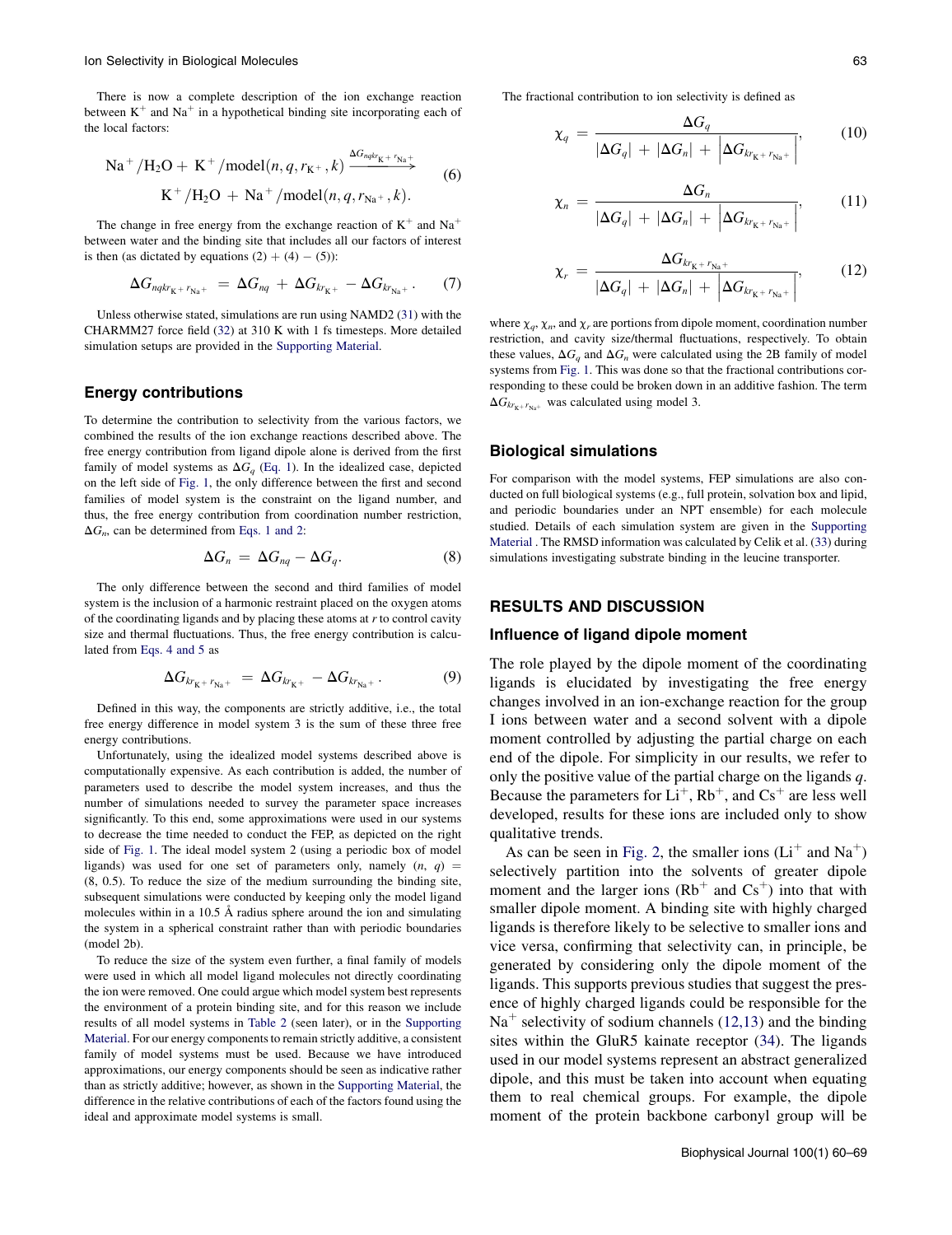<span id="page-4-0"></span>

FIGURE 2 Influence of ligand dipole moment on ion selectivity. Negative values indicate that an ion  $M^+$  is more likely to leave water and enter the alternate solvent than  $K^+$ .

somewhere between a bare carbonyl group (~3.0 Debye, partial charge 0.51) and that with an amide plane, as with n-methyl acetamide  $(-4.0$  Debye, charge  $-0.65$ ). In the case of the potassium channel KcsA selectivity filter, the dipole moment of the carbonyl group could contribute, at most, 2 kcal/mol (out of a total of 5–6 kcal/mol) toward  $K^+$  selectivity.

# Influence of coordination number and dipole moment

The influence that restricting the number of ligands around the ion has on ion selectivity can be examined through ion exchange reactions in the second family of model systems in which we control the ions coordination number  $n$  as well as the partial charge on the ligands  $q$  as above. This allows us to map the expected ion selectivity of a binding site both qualitatively and quantitatively, as shown in [Fig. 3.](#page-5-0) In addition, we show the conditions in which an ion is thermodynamically unlikely to leave the bulk water environment and enter the site by the black exclusion zone ( $\Delta G_{entry} > 0$ ) because such a binding site is not likely to be useful in a biological context.

The selectivity maps shown in [Fig. 3](#page-5-0),  $A$  and  $B$ , enable us to predict the thermodynamic selectivity of a (flexible/liquid like) binding site based only upon the number and charge of the coordinating ligands. It can be seen in Fig.  $3 \, B$  that smaller ions can be selected either by increasing the charge on the ligands or reducing the number of coordinating ligands. Selecting a large ion is most easily done by having a large number of ligands with small dipole moment (the thin, yellow  $Cs^+$  selective region at low coordination number and large dipole moment is effectively nonselective because of the small free energy difference—see contour lines in [Fig. 3](#page-5-0) A). The applicability of this map can be determined by examining how well it predicts the selectivity of known ion selective structures. Our previous work on the potassium channel, for example [\(13](#page-9-0)), indicates that an ion in the selectivity filter has a coordination number of 8. Assuming a carbonyl ligand partial charge of 0.5–0.6, the related point on the selectivity map (1. in [Fig. 3](#page-5-0) A) shows a free energy difference between  $K^+$  and  $Na^+$  of  $~5.5-6.5$  kcal/mol, similar to both experimental estimates ([6–9\)](#page-9-0) and those from detailed MD studies of the system ([12\)](#page-9-0).

Similar predictive success can also be achieved for a number of other ion selective molecules such as a model  $Na<sup>+</sup>$  channel, DNA quadruplex, and aminoimidazole riboside kinase (ARK), as indicated on [Fig. 3](#page-5-0) A. Some discrepancies arise if the partial charge on all the ligands is not equal. For instance, the presence of some fully charged ligands favors smaller ions [\(12,35\)](#page-9-0), while the presence of water dissipates selectivity [\(24,35\)](#page-9-0) (as seen in [Fig. S7](#page-8-0) in the [Supporting Material](#page-8-0)). However, using the average charge of the ligands gives a good indication of the likely selectivity using [Fig. 3](#page-5-0) A. By extending our model, it is also possible to quantify selectivity when the coordination number of Na<sup>+</sup> can be different from that of  $K^+$ , as is shown in [Fig. 3](#page-5-0) F and in greater detail in the [Supporting Material](#page-8-0). Remarkably, our simple system replicates the trends in ion selectivity seen in a variety of complex molecules.

The origins of selectivity discussed so far consists of the chemical nature of the ligands and the restriction of coordination number. How much each of these contributes toward the total ion selectivity for each value of  $n$  and  $q$  is shown in [Fig. 3](#page-5-0), C and D. It can be seen from the white band in [Fig. 3](#page-5-0) D that when  $q \sim 0.6$ , the dipole moment does not differentiate between the ions at any coordination number. Any selectivity at this partial charge is thus dominated by coordination number restriction. The vertical blue band at  $n = 4 - 6$  in [Fig. 3](#page-5-0) C representing selectivity for Na<sup>+</sup> is expected as these coordination numbers are known to be most favorable for  $Na<sup>+</sup>$  ([13,20](#page-9-0)). Similarly, coordination numbers  $n > 6$  favor K<sup>+</sup>. Looking at the parameters for a potassium ion channel, the restriction of coordination number contributes ~60% (3.9 kcal/mol) of total ion selectivity while the dipole moment contributes the remaining 40% (2.6 kcal/mol) (assuming a carbonyl partial charge of 0.51).

# Influence of cavity size and ligand thermal fluctuations

There are some structures such as the leucine transporter (LeuT) and aspartate transporter ( $\text{Glt}_{\text{Ph}}$ ) for which the map shown in [Fig. 3](#page-5-0) A does not accurately predict selectivity. This is because we have yet to consider the third possible origin of ion selectivity—the effects of restricted cavity size or ligand fluctuations which have previously been shown to be important in LeuT [\(36](#page-9-0)). To examine, in a general context, how structural restraints that influence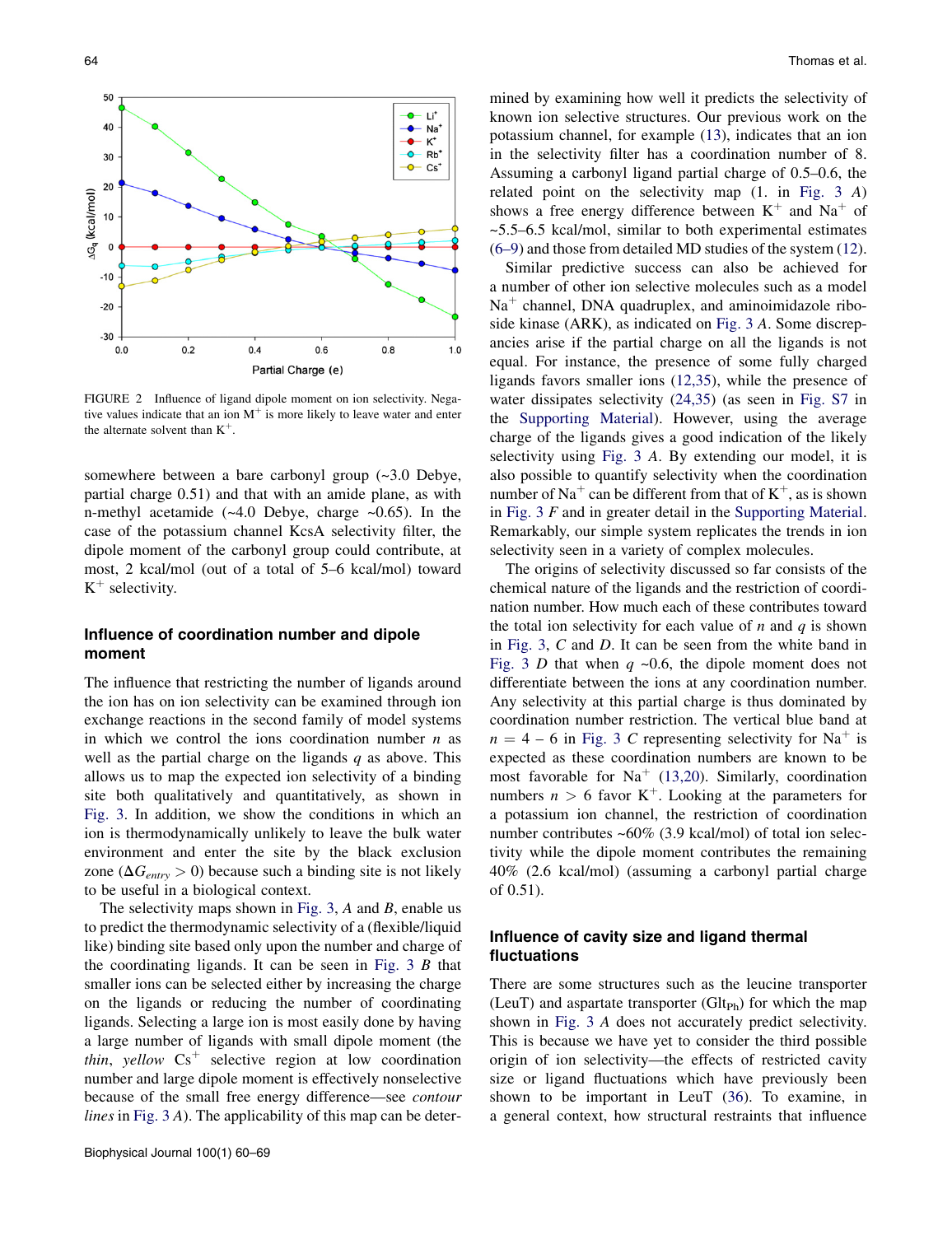<span id="page-5-0"></span>

FIGURE 3 Influence of coordination number and ligand charge on ion selectivity. (A) Selectivity between  $K^+$  and  $Na^+$  is shown with 2 kcal/mol contour differences. Regions that yield  $K^+$  selectivity are indicated in red,  $Na<sup>+</sup>$  selectivity in blue, and regions where ions will not leave water to enter the site in black. The numbers in circles correspond to the molecules in [Table 2](#page-7-0): 1.  $K^+$ channel model; 2.  $Na<sup>+</sup>$  channel model; 7. DNA quadruplex; and 8. valinomycin. (B) Selectivity map for multiple group I ions with regions shown that are selective for Li<sup>+</sup> (green), Na<sup>+</sup> (blue), K<sup>+</sup> (red),  $Rb^{+}$  (cyan), and  $Cs^{+}$  (yellow). The percentage contribution to selectivity between  $K^+$  and  $Na<sup>+</sup>$  by (C) the restriction of coordination number,  $\chi_n$  and (D) the partial charge on the coordinating ligands,  $\chi_q$ . Color indicates whether this contribution is toward  $K^+$  (reds) or Na<sup>+</sup> (blues) selectivity. (E) The effect on  $\text{Na}^+/ \text{K}^+$  selectivity when two of the *n* ligands are water molecules.  $(F)$  The effect on  $Na^{+}/K^{+}$  selectivity when the coordination number of Na<sup>+</sup> can be different to that of K<sup>+</sup> with  $q = 0.5$ .

cavity size and ligand fluctuations can affect ion selectivity, we constructed the third family of model binding sites. This gave us additional control of the equilibrium ion-oxygen distance for each ion type  $r_{K^+}$  and  $r_{Na^+}$  as well as the size of the thermal fluctuations of the ligands, controlled by the harmonic force constant  $k$ .

Because we are adding three new parameters to our investigation of selectivity  $(r_{K^+}, r_{Na^+},$  and k), only particular combinations can be easily visualized. In the first instance, we show selectivity for various values of  $r_{\text{Na}^+}$  and  $r_{\text{K}^+}$  for three specific force constants, as shown in [Fig. 4](#page-6-0) A and [Fig. S10,](#page-8-0) A and B. When the force constant is small, cavity size and ligand fluctuations are relatively unconstrained and so there is little contribution from these toward selectivity

(Fig.  $S10$ , A and B). With a larger force constant, [Fig. 4](#page-6-0) A, the situation is a bit more complicated. If  $r_{K^+} = r_{Na^+}$  and the force constant is large, the cavity size is being rigidly constrained, and this can create selectivity using a classic snug fit mechanism (a complete map of this case is shown in [Fig. S9\)](#page-8-0). If the cavity is large ( $>$  -2.5 Å), K<sup>+</sup> will be more favored in the site. If it is small  $( $2.5 \text{ Å}$ ), Na<sup>+</sup> will$ be more favored. In our detailed simulations of complete biological molecules, we find that this rigid cavity situation never arises. That is, the size of the binding cavity is always different with  $Na<sup>+</sup>$  bound than with  $K<sup>+</sup>$ , even in the transporters in which cavity size was expected to be restricted. For example, in the second ion-binding site, S2, in the LeuT, the average ion-ligand distance is 2.69 Å for  $K^+$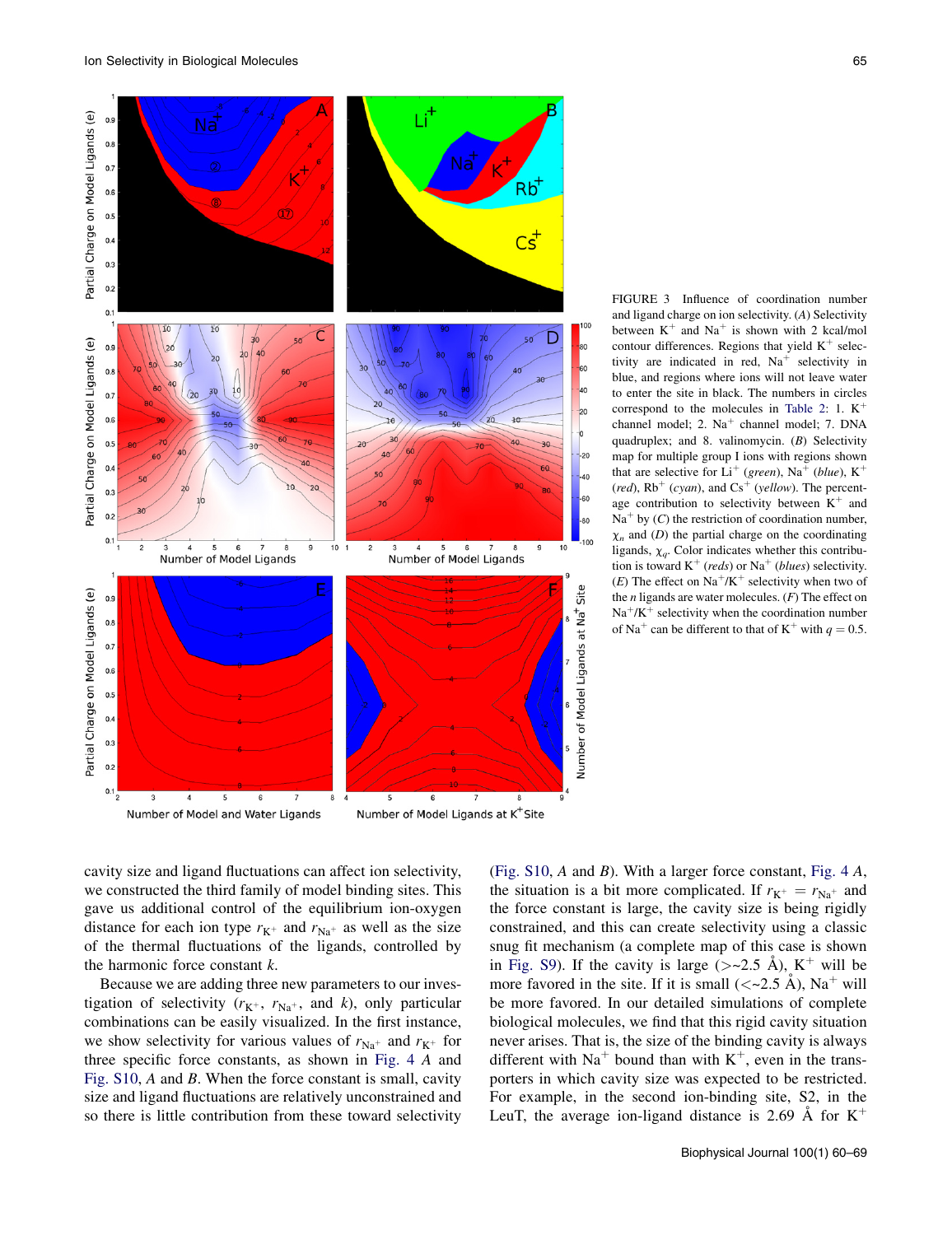<span id="page-6-0"></span>

FIGURE 4 Influence of cavity size and ligand thermal fluctuations on ion selectivity. (A) Selectivity between  $K^+$  and Na<sup>+</sup> is shown with 1 kcal/mol contour levels with  $k = 3.0$  kcal/mol/ $\AA^2$ . (*B*) The effect of decreasing the ligand RMSD on selectivity for five different systems with different values of partial charge and ligand number. Cases with five or six ligands correspond to binding sites in the transporters, while that with eight ligands corresponds to KcsA. (Arrows) RMSD at specific k values for the  $(n, q)$  = (6, 0.5) system.

and 2.31 Å for  $Na^+$ , very close to the average ion-ligand distances found for those ions in a solvent. Thus, we believe that the most useful case to examine in our model systems is where  $r_{\text{Na}^+}$  and  $r_{\text{K}^+}$  are taken to be the first peak in the radial distribution function of the equivalent unconstrained system  $(-2.4$  and 2.7 Å, respectively).

In this case, the cavity size is not being rigidly constrained, that is, the ion-ligand distance can be optimized for the ion type. However, the thermal fluctuations of the ligands are still being influenced by the harmonic restraint. At large RMSD (small  $k$ ), the contribution of limited ligand fluctuations toward  $\Delta G$  is 0. Decreasing fluctuations (increasing k) contributes to  $Na<sup>+</sup>$  selectivity in the cases with five or six ligands and toward  $K^+$  selectivity in the eight-ligand case, as shown in Fig. 4 B. This shows that even when the radius of the cavity is not constrained, reducing the magnitude of the thermal fluctuations of the coordinating ligands can create ion selectivity. The possibility of ligand fluctuations influencing selectivity has been suggested previously [\(12](#page-9-0)), but here we show that it can be important even when the equilibrium cavity size is allowed to optimize for each ion type, as well as separating these effects from those of ligand type, number, and cavity size.

In the two transporters considered in this study, an ionligand distance close to that seen in solution is maintained for each ion; however, the ligands display smaller-thanusual RMSD fluctuations of  $\sim 0.3-0.5$  Å. In comparison, the ligand RMSD in the enzyme ARK is between 0.55–0.6 Å, while in KcsA it is  $>0.7$  Å ([12\)](#page-9-0). Examining Fig. 4 B, it is evident that decreased fluctuations of the ligands will have a substantial effect on ion selectivity in the transporters, a small effect in ARK, and little effect with KcsA. Thus, it is the last situation considered with respect to cavity size and ligand flexibility, reduced ligand fluctuations but not constrained cavity size, that we believe is the most informative for the molecules studied here. The influence of reduced ligand thermal vibrations adds to possible influences of the other effects.

#### From models to reality

Having considered four mechanisms of ion selectivity, we now have the necessary tools to determine in which biological molecules each of these mechanisms is likely to be important. To demonstrate the practicality of this model, we compare predictions from the maps with experimental data for a number of different ion selective biological molecules with ion binding sites of differing chemical composition, as shown in [Table 1.](#page-7-0) The results of this study are shown in [Table 2.](#page-7-0) In addition, we ascertain how well the model systems capture reality by conducting additional detailed MD simulations of each molecule in its natural environment, as detailed fully in the [Supporting Material](#page-8-0). For each molecule, *n*, *q*,  $r_{K^+}$ ,  $r_{Na^+}$ , and RMSD of the coordinating ligands (calculated from the detailed simulations) was used to predict selectivity of the ion binding site  $(\Delta G)$  via the selectivity maps. MD FEP simulations of each molecule were conducted within the detailed molecular dynamics simulations for comparison, and experimental data was gathered from the literature.

As can be seen in [Table 2,](#page-7-0) the trends seen in our selectivity maps are comparable with the values derived through detailed simulation and experiment (except for valinomycin, which is discussed below). As well as yielding selectivity for the correct ion, the simple maps give an indication of the magnitude of this selectivity. A strength of this map approach is that an estimate of the relative importance of each mechanism investigated can be determined, as shown in [Table 2.](#page-7-0) It should be noted that such relative contributions should be taken as indicative values only, rather than being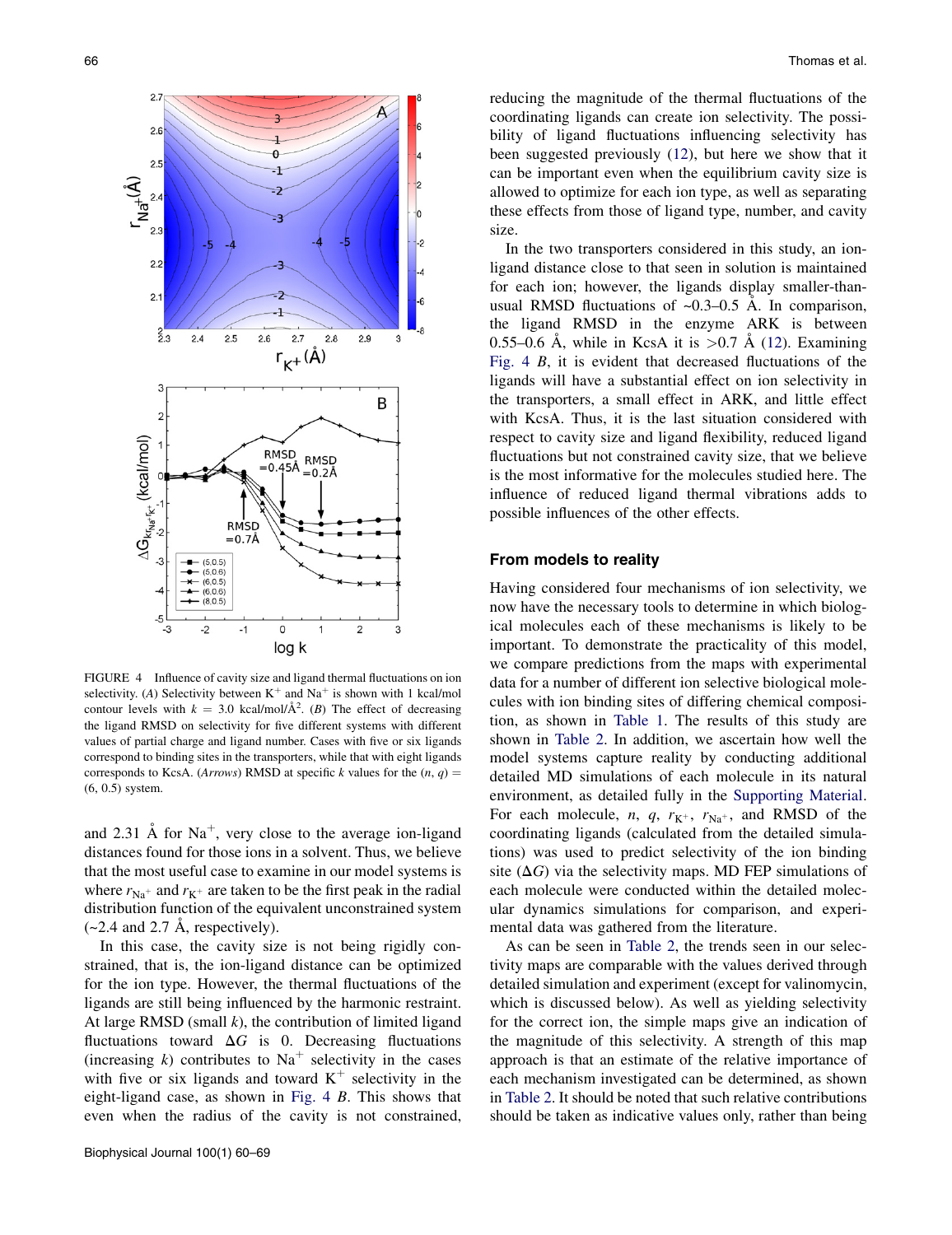<span id="page-7-0"></span>TABLE 1 The chemical nature of the ligands surrounding the ion within each binding site

| Structure           | Carbonyl | Hydroxyl | Carboxyl          | Water | Ether |
|---------------------|----------|----------|-------------------|-------|-------|
| $K^+$ channel model | 8        |          |                   |       |       |
| $Na+ channel model$ |          |          |                   |       |       |
| LeuT Na1            |          |          |                   |       |       |
| LeuT Na2            |          |          |                   |       |       |
| $Glt_{Ph}$ Na1      |          |          | 2                 |       |       |
| $Glt_{Ph}$ Na2      |          |          |                   |       |       |
| DNA quadruplex      |          |          |                   |       |       |
| <b>ARK</b>          |          |          |                   |       |       |
| Valinomycin         | 6(4)     | 0(1)     |                   |       |       |
| 18-crown-6          |          |          | $\mathbf{\Omega}$ | 2(2)  | 6(4)  |
| NaK                 | 6(4)     |          |                   | 2     |       |
| Nonactin            |          |          |                   |       |       |

Entries with two numbers indicate number of ligands with  $K^+$  (no parentheses) and  $Na<sup>+</sup>$  (with parentheses).

strictly quantitative. They are nevertheless very useful for gaining an understanding and intuition of the systems.

From these results, it is possible to see that different molecules make use of different means to differentiate between ions, but that all the factors described tend to have some influence in each case. As we and others have suggested previously, the ability of potassium channels to enforce a large coordination number around the permeating ions appears to be important in determining the thermodynamic favorability of the binding sites for  $K^+$ . The specific chemical nature of the carbonyl ligands is also important, accounting for up to 40% of the total, if we assume a carbonyl partial charge of 0.51; but less if the effective dipole moment on the backbone carbonyls is larger. The large size of the thermal fluctuations of the carbonyl oxygens seen in the crystallographic and simulation data ([12\)](#page-9-0), as well as the ability of the site to shrink around small ions in our simulations, suggest that the cavity size and restrictions of the fluctuations of the ligands have little influence on the selectivity of the site.

The enzyme ARK, on the other hand, has a smaller average dipole moment on the ligands, something that favors the binding of  $K^+$  over Na<sup>+</sup>. Combined with a moderate reduction in the RMSD of the ligands that also favors  $K^+$ , this overcomes the effect of the small number of ligands surrounding the ion would otherwise favor  $Na<sup>+</sup>$ . As noted above, the ligands in the LeuT and  $\mathrm{Glt}_{\mathrm{Ph}}$  binding sites have smaller-than-usual fluctuations, which appear to be important in determining the  $Na<sup>+</sup>$  selectivity of both binding sites, even though previous work has suggested only one of these is rigid in LeuT ([36\)](#page-9-0). The presence of the zwitterionic leucine in site Na1 of LeuT also creates a significant preference for  $Na<sup>+</sup>$  over  $K<sup>+</sup>$  in accord with previous results ([36\)](#page-9-0) and our simple models with some fully charged ligands ([Fig. S7](#page-8-0)). In Glt $_{\text{Ph}}$ , site Na2 contains no fully charged ligands, and thus, has a relatively lower average dipole moment than the other transporter binding sites. For these reasons, it seems that reduced ligand fluctuation plays a large role in determining the selectivity in each of the transporter sites, which is further enhanced in the Na1 sites by the presence of acidic residues.

The selectivity filters of sodium channels contain a conserved DEKA motif. The presence of highly charged ligands around the permeating ion would create a preference for  $Na<sup>+</sup>$  in accord with our maps and previous suggestions ([12,13](#page-9-0)). In addition, there is likely to be a smaller number of ligands surrounding the ions in this case than in  $K^+$  channels, which also leads to some degree of  $Na<sup>+</sup>$  selectivity in our model. Our maps also suggest that the flexible crown ether, 18-crown-6, relies on the dipole moment of coordinating oxygens to achieve  $K^+$  selectivity over Na<sup>+</sup>.

Our results also support the understanding of the differing selectivity of  $K^+$  and NaK channels. Crystallographic and computational studies of the NaK channel indicate that the slight differences in the structure of NaK channel enable water molecules to more easily contact the permeating ion  $(24,35,37)$  $(24,35,37)$ . As shown in [Fig. 3](#page-5-0) E, and in greater detail in

TABLE 2 Predicted, simulated, and experimental  $K^+/Na^+$  ion selectivities for various structures

| Structure                 | $\Delta G$ Predicted | $\Delta G$ Simulated/ (Ref.) | $\Delta G$ Experimental/ (Ref.) | $\Delta G$ Predicted $\varepsilon > 1$ | $\%$ $\chi_{\rm n}$ | $\%$ $\chi$ <sup>q</sup> | % $\chi_{\rm r}$ |
|---------------------------|----------------------|------------------------------|---------------------------------|----------------------------------------|---------------------|--------------------------|------------------|
| 1. $K^+$ channel model    | 6.6                  | 5.6(13)                      | $5-6(6-9)$                      | 5.5                                    | 60                  | 40                       | $\overline{0}$   |
| 2. $Na+ channel model$    | $-2.6$               | $-5.3$                       | $\sim$ -3 (40)                  | $-3.5$                                 | $-30$               | $-70$                    | $\overline{0}$   |
| 3. LeuT Na1               | $-1.8$               | $-6.1(36)$                   | $\leftarrow$ 5 (41)             | $-3.2$                                 | $-20$               | $-10$                    | $-70$            |
| 4. LeuT Na2               | $-0.7$               | $-3.2(36)$                   |                                 | $-2.7$                                 | $-10$               | $-30$                    | $-60$            |
| 5. Glt <sub>Ph</sub> Na1  | $-2.2$               | $-1.3$                       | $\leftarrow$ 3 (42)             | $-3.6$                                 | $-20$               | $-5$                     | $-75$            |
| 6. $\rm Glt_{\rm Ph}$ Na2 | 1.0                  | $-0.6$                       |                                 | $-0.3$                                 | $-10$               | 45                       | $-45$            |
| 7. DNA quadruplex         | 6.7                  | 4.0                          | 1.7(43)                         | 5.5                                    | 60                  | 40                       | $\theta$         |
| 8. ARK                    | 0.8                  | 1.3                          | >0(44)                          | $-0.4$                                 | $-45$               | $-25$                    | 30               |
| 9. Valinomycin            | 3.0                  | 7.2                          | $5-7(45,46)$                    | 1.1                                    | $-35$               | 65                       | $0*$             |
| 10. 18-crown-6            | 3.1                  | 2.6                          | $0 - 2(47)$                     | 3.1                                    | $\Omega$            | 100                      | $\Omega$         |
| 11. NaK channel           | $\sim 0$             | $-1.0 - 1.0(35)$             | $\sim 0$ (48)                   |                                        |                     |                          |                  |
| 12. Nonactin              | 0.2                  | 0.7                          | $0.7 - 1.0(47)$                 |                                        |                     |                          |                  |

Predicted selectivities determined with the binding site surrounded by vacuum and by bulk solvent ( $\varepsilon > 1$ ) are shown. A percentage breakdown of contributions toward selectivity from coordination number restriction,  $\chi_n$ ; ligand dipole moment,  $\chi_o$ ; and cavity size/ligand thermal motion,  $\chi_n$ , is included. A positive value indicates a contribution toward  $K^+$  preference whereas a negative value indicates a contribution toward  $Na^+$  preference. Dashes indicate that the coordination number is different for  $Na^+$  and  $K^+$ , making an estimate of contribution to selectivity difficult.

\*In contrast to other studies (as discussed in the text), nonlocal effects that are important in valinomycin are not included in this number.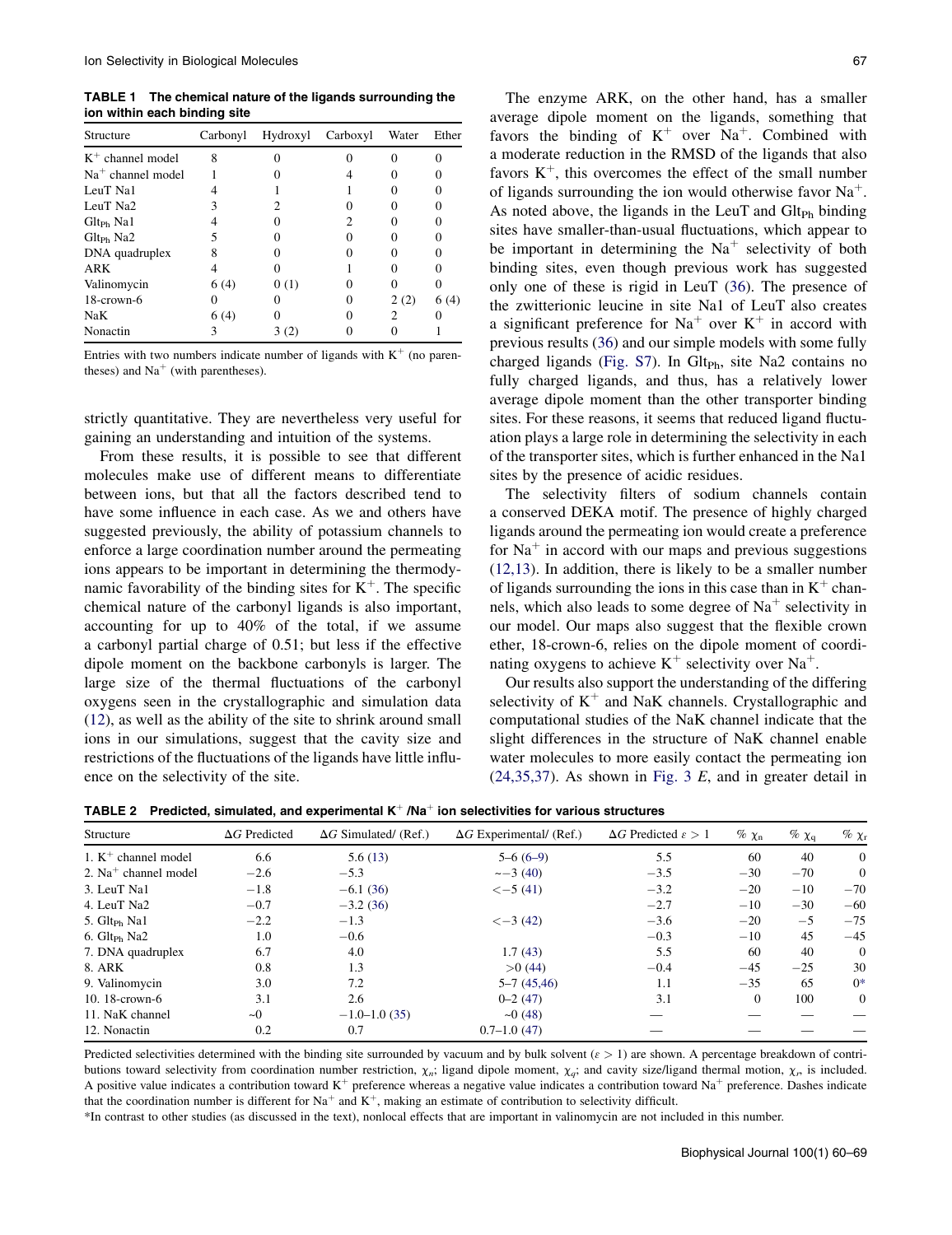<span id="page-8-0"></span>the Supporting Material, the substitution of two carbonyl groups with two water molecules reduces selectivity by >2 kcal/mol. Previous studies also show that coordination numbers are less constrained in NaK than in KcsA  $(24,35,37)$  $(24,35,37)$ . As shown in [Fig. 3](#page-5-0) F, this can reduce selectivity by a further 4 kcal/mol. Together these effects lead to little differentiation between  $Na<sup>+</sup>$  and  $K<sup>+</sup>$ . The number of coordinating ligands also changes with ion type in nonactin, resulting in a small predicted selectivity similar to the case of NaK.

Although our model systems enable us to visualize trends in factors that create ion selectivity, there are some elements of real biological systems that they cannot capture. In our model, the ligands are not bound to one another, and the strain in the molecular scaffold that may arise when the ligands adopt particular configurations, a nonlocal effect, is only approximated through a harmonic potential. Understanding when molecular strain is likely to influence selectivity requires knowledge of the particular molecule in question. It can be expected to be smaller in cases where the individual ligands have a large degree of flexibility, such as when they are not directly bound to one another as in large proteins and many of the cases studied here. One exception is valinomycin: although  $Na<sup>+</sup>$  can optimize its coordination number, this comes at the energy cost of breaking a hydrogen bond in the backbone of the molecule, a nonlocal effect that is poorly captured by our harmonic strain model.

We note that in some situations there are differences between the simple model systems and real molecules. In LeuT, one of the ion binding sites abuts the fully charged zwitterionic leucine being transported by the protein. As noted above, our maps become less accurate (in this case the role of dipole moment is underestimated) when the charge on any of the ligands deviates far from the average. The accuracy of the simple model can be improved by including inhomogeneous charges as done in the Supporting Material. We also do not include differential polarizations of the ligands in the presence of different ions.

To further analyze the validity of our approach, we consider how altering the force-field model or simulation protocol influences our results. As shown in the Supporting Material, use of the OPLS force field ([38,39\)](#page-9-0) in place of CHARMM27 ([32\)](#page-9-0) within our model systems changes the predicted selectivity by  $\langle 1 \text{ kcal/mol}$  for all the conditions corresponding to the molecules studied. Changing the setup of the model system has a small effect on the exact degree of selectivity seen in our model systems, but does not change the overall trends. For example, the environment of a real ion binding site could influence its selectivity, and it has previously been suggested that this can change the coordination numbers of ions in the site [\(19](#page-9-0)). To examine this, selectivity maps were created with the model binding sites surrounded by a bulk medium (shown in the Supporting Material) in addition to those in which the site is surrounded by vacuum (as in [Fig. 3](#page-5-0)). The effect of this is to increase the dielectric constant around the site, and as can be seen by the corresponding column in [Table 2](#page-7-0) ( $\Delta G_{\epsilon} > 1$ ), this leads to a slight shift in the predicted selectivity toward  $Na<sup>+</sup>$  over  $K^+$  compared to the predictions made in vacuum. This result is in accord with the suggestions of Varma and Rempe [\(19](#page-9-0)): increasing the dielectric constant around the site makes it possible for ligands to reduce their interaction with the ion and replace them with interactions with surrounding molecules. This situation is more favorable to  $Na<sup>+</sup>$  than  $K<sup>+</sup>$  as it allows for an effective reduction in coordination number. The differences in the predictions made with and without a surrounding dielectric medium (shown in [Table 2](#page-7-0)) give an indication of the uncertainty inherent to our scheme, due to the fact it does not attempt to mimic the specific environment of each of the biological binding sites studied.

We have presented a scheme for understanding the mechanisms behind ion selectivity that involves four factors that can influence the thermodynamic stability of a binding site. By conducting detailed simulations in parallel with our simplified models, we hope to have achieved a useful compromise that allows general principles to be laid out while checking that this is still a plausible representation of reality. Although our scheme cannot capture all the effects that can contribute to ion selectivity, we have shown that it is applicable to a large range of biological and synthetic molecules, each of which employs these factors in different degrees. We believe that our results provide valuable insight into fundamental biological processes, and can be used to estimate the nature of uncharacterized sites or assist in the development of novel ion selective molecules.

#### SUPPORTING MATERIAL

Six tables, nine figures, and 15 equations are available at [http://www.](http://www.biophysj.org/biophysj/supplemental/S0006-3495(10)01420-7) [biophysj.org/biophysj/supplemental/S0006-3495\(10\)01420-7.](http://www.biophysj.org/biophysj/supplemental/S0006-3495(10)01420-7)

We thank Prof. H. B. Bürgi for his careful reading of the manuscript, Leyla Celik for the LeuT RMSD data, and Rasha Ruhayel for help preparing [Fig. 1](#page-2-0).

The authors gratefully acknowledge support of this work from the National Health and Medical Research Council, an award under the Merit Allocation Scheme of the National Computational Infrastructure (NCI) National Facility, and additional computer time from iVEC, all in Australia.

# **REFERENCES**

- 1. Hille, B. 2001. Ionic Channels of Excitable Membranes, 3rd Ed. Sinauer, Sunderland, MA.
- 2. Page, M. J., and E. Di Cera. 2006. Role of  $Na<sup>+</sup>$  and  $K<sup>+</sup>$  in enzyme function. Physiol. Rev. 86:1049–1092.
- 3. Dietrich, B. 1985. Coordination chemistry of alkali and alkaline-earth cations with macrocyclic ligands. J. Chem. Educ. 62:954–964.
- 4. Åqvist, J., O. Alvarez, and G. Eisenman. 1992. Ion-selective properties of a small ionophore in methanol studied by free energy perturbation simulations. J. Phys. Chem. 96:10019–10025.